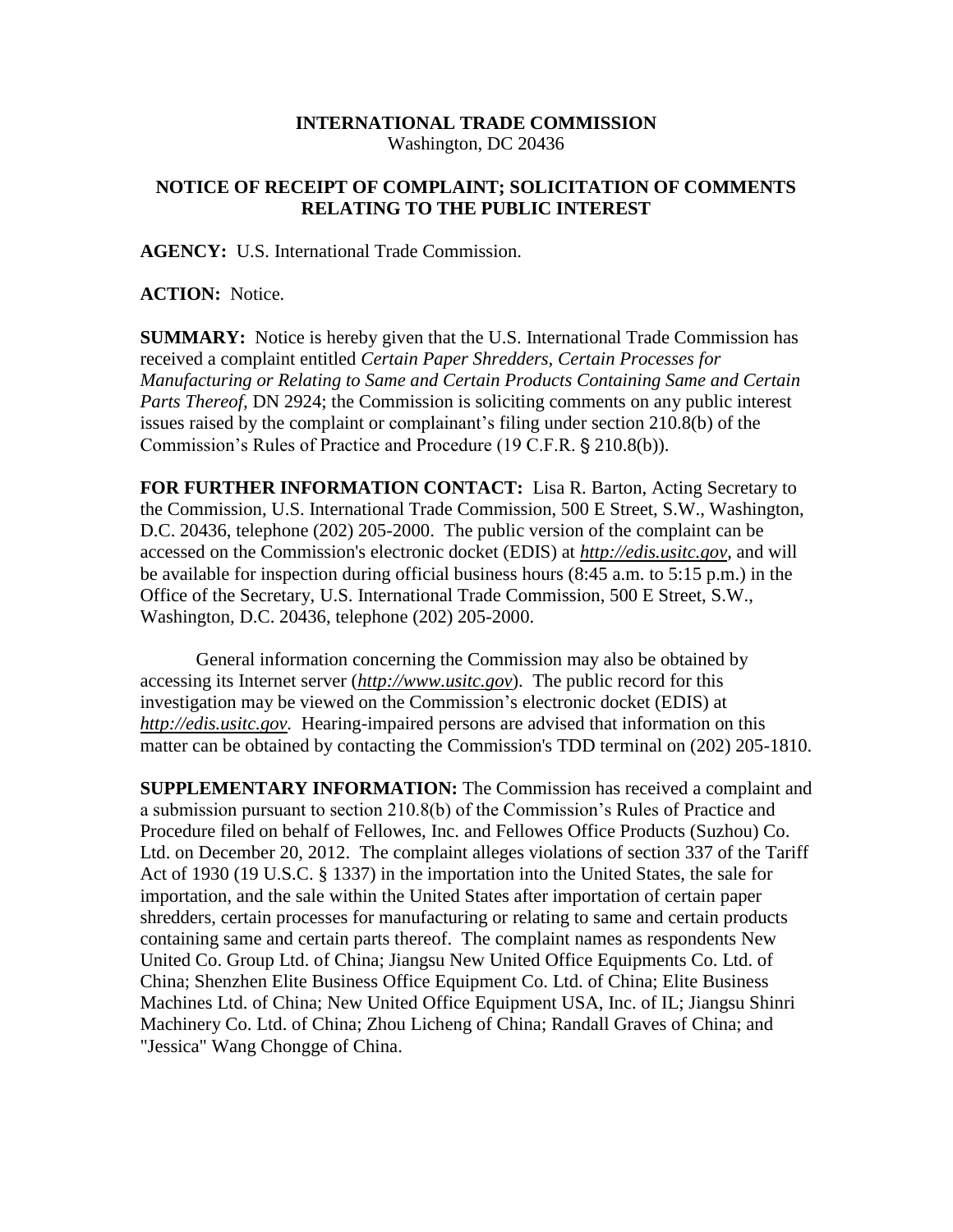Proposed respondents, other interested parties, and members of the public are invited to file comments, not to exceed five (5) pages in length, inclusive of attachments, on any public interest issues raised by the complaint or section 210.8(b) filing. Comments should address whether issuance of the relief specifically requested by the complainant in this investigation would affect the public health and welfare in the United States, competitive conditions in the United States economy, the production of like or directly competitive articles in the United States, or United States consumers.

In particular, the Commission is interested in comments that:

- (i) explain how the articles potentially subject to the requested remedial orders are used in the United States;
- (ii) identify any public health, safety, or welfare concerns in the United States relating to the requested remedial orders;
- (iii) identify like or directly competitive articles that complainant, its licensees, or third parties make in the United States which could replace the subject articles if they were to be excluded;
- (iv) indicate whether complainant, complainant's licensees, and/or third party suppliers have the capacity to replace the volume of articles potentially subject to the requested exclusion order and/or a cease and desist order within a commercially reasonable time; and
- (v) explain how the requested remedial orders would impact United States consumers.

Written submissions must be filed no later than by close of business, eight calendar days after the date of publication of this notice in the *Federal Register*. There will be further opportunities for comment on the public interest after the issuance of any final initial determination in this investigation.

Persons filing written submissions must file the original document electronically on or before the deadlines stated above and submit 8 true paper copies to the Office of the Secretary by noon the next day pursuant to section 210.4(f) of the Commission's Rules of Practice and Procedure (19 C.F.R. 210.4(f)). Submissions should refer to the docket number ("Docket No. 2924") in a prominent place on the cover page and/or the first page. (*See* Handbook for Electronic Filing Procedures,

http://www.usitc.gov/secretary/fed\_reg\_notices/rules/handbook\_on\_electronic filing.pdf). Persons with questions regarding filing should contact the Secretary (202- 205-2000).